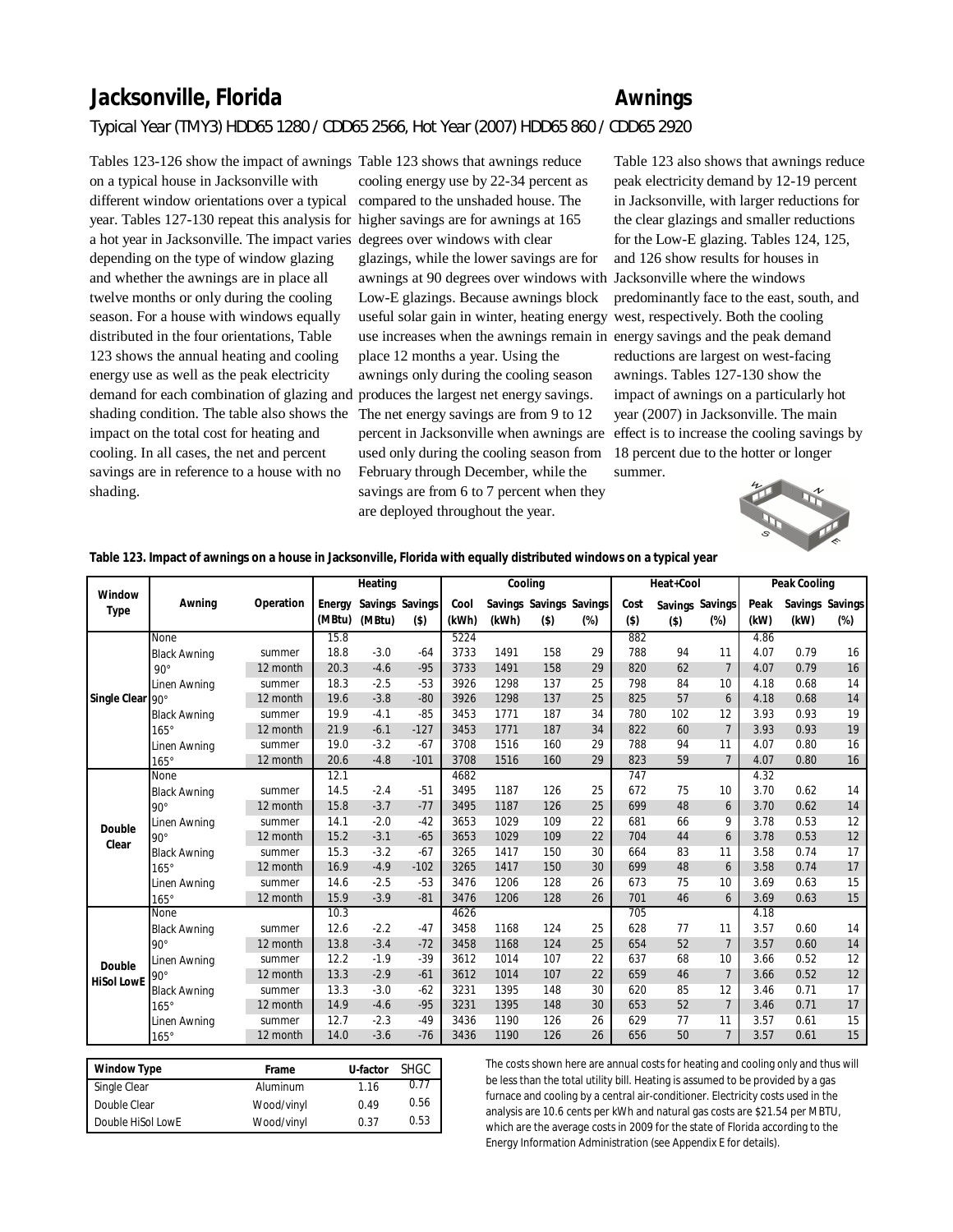

**Table 124. Impact of awnings on a house in Jacksonville, Florida with east-facing windows on a typical year**

| Window            |                     |           |        | Heating         |         |       | Cooling |         |                         |         | Heat+Cool |                 |      | Peak Cooling |                 |
|-------------------|---------------------|-----------|--------|-----------------|---------|-------|---------|---------|-------------------------|---------|-----------|-----------------|------|--------------|-----------------|
| Type              | Awning              | Operation | Energy | Savings Savings |         | Cool  |         |         | Savings Savings Savings | Cost    |           | Savings Savings | Peak |              | Savings Savings |
|                   |                     |           | (MBtu) | (MBtu)          | $($ \$) | (kWh) | (kWh)   | $($ \$) | $(\%)$                  | $($ \$) | $($ \$)   | $(\%)$          | (kW) | (kW)         | $(\%)$          |
|                   | None                |           | 15.8   |                 |         | 5516  |         |         |                         | 913     |           |                 | 4.77 |              |                 |
|                   | <b>Black Awning</b> | summer    | 18.8   | $-3.0$          | $-63$   | 3734  | 1782    | 189     | 32                      | 787     | 126       | 14              | 4.01 | 0.77         | 16              |
|                   | $90^\circ$          | 12 month  | 20.1   | $-4.4$          | $-92$   | 3734  | 1782    | 189     | 32                      | 816     | 97        | 11              | 4.01 | 0.77         | 16              |
|                   | Linen Awning        | summer    | 18.3   | $-2.5$          | $-53$   | 3976  | 1540    | 163     | 28                      | 803     | 110       | 12              | 4.11 | 0.66         | 14              |
| Single Clear      | $90^\circ$          | 12 month  | 19.5   | $-3.7$          | $-78$   | 3976  | 1540    | 163     | 28                      | 828     | 85        | 9               | 4.11 | 0.66         | 14              |
|                   | <b>Black Awning</b> | summer    | 20.1   | $-4.3$          | $-91$   | 3360  | 2156    | 228     | 39                      | 776     | 137       | 15              | 3.86 | 0.92         | 19              |
|                   | $165^\circ$         | 12 month  | 21.9   | $-6.2$          | $-129$  | 3360  | 2156    | 228     | 39                      | 814     | 99        | 11              | 3.86 | 0.92         | 19              |
|                   | Linen Awning        | summer    | 19.2   | $-3.4$          | $-71$   | 3685  | 1831    | 194     | 33                      | 790     | 123       | 13              | 3.99 | 0.78         | 16              |
|                   | $165^\circ$         | 12 month  | 20.6   | $-4.9$          | $-102$  | 3685  | 1831    | 194     | 33                      | 821     | 92        | 10              | 3.99 | 0.78         | 16              |
|                   | None                |           | 12.1   |                 |         | 4975  |         |         |                         | 778     |           |                 | 4.28 |              |                 |
|                   | <b>Black Awning</b> | summer    | 14.5   | $-2.5$          | $-52$   | 3505  | 1470    | 156     | 30                      | 674     | 104       | 13              | 3.66 | 0.62         | 15              |
|                   | $90^\circ$          | 12 month  | 15.7   | $-3.6$          | $-76$   | 3505  | 1470    | 156     | 30                      | 699     | 79        | 10              | 3.66 | 0.62         | 15              |
| Double            | Linen Awning        | summer    | 14.1   | $-2.1$          | $-43$   | 3706  | 1269    | 134     | 26                      | 687     | 91        | 12              | 3.74 | 0.54         | 13              |
| Clear             | $90^{\circ}$        | 12 month  | 15.1   | $-3.1$          | $-65$   | 3706  | 1269    | 134     | 26                      | 708     | 70        | 9               | 3.74 | 0.54         | 13              |
|                   | <b>Black Awning</b> | summer    | 15.6   | $-3.5$          | $-74$   | 3192  | 1783    | 189     | 36                      | 663     | 115       | 15              | 3.54 | 0.75         | 17              |
|                   | $165^\circ$         | 12 month  | 17.1   | $-5.1$          | $-106$  | 3192  | 1783    | 189     | 36                      | 696     | 83        | 11              | 3.54 | 0.75         | 17              |
|                   | Linen Awning        | summer    | 14.8   | $-2.8$          | $-58$   | 3465  | 1510    | 160     | 30                      | 676     | 102       | 13              | 3.65 | 0.63         | 15              |
|                   | $165^\circ$         | 12 month  | 16.1   | $-4.0$          | $-84$   | 3465  | 1510    | 160     | 30                      | 703     | 75        | 10              | 3.65 | 0.63         | 15              |
|                   | None                |           | 10.2   |                 |         | 4905  |         |         |                         | 733     |           |                 | 4.14 |              |                 |
|                   | <b>Black Awning</b> | summer    | 12.5   | $-2.3$          | $-47$   | 3464  | 1441    | 152     | 29                      | 628     | 105       | 14              | 3.53 | 0.60         | 15              |
|                   | $90^{\circ}$        | 12 month  | 13.6   | $-3.4$          | $-71$   | 3464  | 1441    | 152     | 29                      | 651     | 81        | 11              | 3.53 | 0.60         | 15              |
| Double            | Linen Awning        | summer    | 12.2   | $-1.9$          | $-40$   | 3659  | 1246    | 132     | 25                      | 641     | 92        | 13              | 3.62 | 0.52         | 13              |
| <b>HiSol LowE</b> | $90^\circ$          | 12 month  | 13.1   | $-2.9$          | $-61$   | 3659  | 1246    | 132     | 25                      | 662     | 71        | 10              | 3.62 | 0.52         | 13              |
|                   | <b>Black Awning</b> | summer    | 13.5   | $-3.3$          | $-68$   | 3155  | 1750    | 185     | 36                      | 616     | 117       | 16              | 3.42 | 0.72         | 17              |
|                   | $165^\circ$         | 12 month  | 15.0   | $-4.7$          | $-99$   | 3155  | 1750    | 185     | 36                      | 647     | 86        | 12              | 3.42 | 0.72         | 17              |
|                   | Linen Awning        | summer    | 12.8   | $-2.5$          | $-53$   | 3422  | 1483    | 157     | 30                      | 629     | 104       | 14              | 3.52 | 0.61         | 15              |
|                   | $165^\circ$         | 12 month  | 14.0   | $-3.8$          | $-78$   | 3422  | 1483    | 157     | 30                      | 654     | 79        | 11              | 3.52 | 0.61         | 15              |

| $\iota$<br>ı<br>∼ |  |
|-------------------|--|
|                   |  |
| 2,                |  |

| Table 125. Impact of awnings on a house in Jacksonville, Florida with south-facing windows on a typical year |  |  |
|--------------------------------------------------------------------------------------------------------------|--|--|
|                                                                                                              |  |  |
|                                                                                                              |  |  |
|                                                                                                              |  |  |

|                   |                     |           |        | Heating |                 |       | Cooling |                         |        |         | Heat+Cool       |                |      | Peak Cooling |                 |
|-------------------|---------------------|-----------|--------|---------|-----------------|-------|---------|-------------------------|--------|---------|-----------------|----------------|------|--------------|-----------------|
| Window            | Awning              | Operation | Energy |         | Savings Savings | Cool  |         | Savings Savings Savings |        | Cost    | Savings Savings |                | Peak |              | Savings Savings |
| Type              |                     |           | (MBtu) | (MBtu)  | $($ \$)         | (kWh) | (kWh)   | $($ \$)                 | $(\%)$ | $($ \$) | $($ \$)         | $(\%)$         | (kW) | (kW)         | $(\%)$          |
|                   | None                |           | 13.8   |         |                 | 5075  |         |                         |        | 826     |                 |                | 4.62 |              |                 |
|                   | <b>Black Awning</b> | summer    | 17.7   | $-3.9$  | $-81$           | 3547  | 1528    | 162                     | 30     | 746     | 80              | 10             | 3.95 | 0.67         | 15              |
|                   | $90^\circ$          | 12 month  | 19.8   | $-5.9$  | $-124$          | 3547  | 1528    | 162                     | 30     | 788     | 38              | 5              | 3.95 | 0.67         | 15              |
|                   | Linen Awning        | summer    | 16.9   | $-3.0$  | $-64$           | 3733  | 1342    | 142                     | 26     | 748     | 78              | 9              | 4.04 | 0.58         | 13              |
| Single Clear 90°  |                     | 12 month  | 18.5   | $-4.7$  | $-98$           | 3733  | 1342    | 142                     | 26     | 782     | 44              | 5              | 4.04 | 0.58         | 13              |
|                   | <b>Black Awning</b> | summer    | 19.1   | $-5.2$  | $-109$          | 3340  | 1735    | 184                     | 34     | 752     | 74              | 9              | 3.81 | 0.81         | 18              |
|                   | $165^\circ$         | 12 month  | 22.0   | $-8.2$  | $-170$          | 3340  | 1735    | 184                     | 34     | 813     | 13              | $\overline{2}$ | 3.81 | 0.81         | 18              |
|                   | Linen Awning        | summer    | 17.6   | $-3.8$  | $-79$           | 3578  | 1497    | 158                     | 29     | 747     | 79              | 10             | 3.93 | 0.69         | 15              |
|                   | $165^\circ$         | 12 month  | 19.8   | $-6.0$  | $-126$          | 3578  | 1497    | 158                     | 29     | 793     | 33              | $\overline{4}$ | 3.93 | 0.69         | 15              |
|                   | None                |           | 10.5   |         |                 | 4564  |         |                         |        | 703     |                 |                | 4.11 |              |                 |
|                   | <b>Black Awning</b> | summer    | 13.8   | $-3.3$  | $-68$           | 3335  | 1229    | 130                     | 27     | 641     | 62              | 9              | 3.57 | 0.54         | 13              |
|                   | $90^\circ$          | 12 month  | 15.5   | $-5.0$  | $-104$          | 3335  | 1229    | 130                     | 27     | 678     | 26              | $\overline{4}$ | 3.57 | 0.54         | 13              |
| Double            | Linen Awning        | summer    | 13.1   | $-2.6$  | $-54$           | 3487  | 1077    | 114                     | 24     | 643     | 60              | 9              | 3.65 | 0.46         | 11              |
| Clear             | $90^\circ$          | 12 month  | 14.6   | $-4.0$  | $-84$           | 3487  | 1077    | 114                     | 24     | 673     | 30              | $\overline{4}$ | 3.65 | 0.46         | 11              |
|                   | <b>Black Awning</b> | summer    | 14.8   | $-4.3$  | $-89$           | 3160  | 1404    | 149                     | 31     | 644     | 59              | 8              | 3.46 | 0.65         | 16              |
|                   | $165^\circ$         | 12 month  | 17.3   | $-6.7$  | $-141$          | 3160  | 1404    | 149                     | 31     | 695     | 8               | $\mathbf{1}$   | 3.46 | 0.65         | 16              |
|                   | Linen Awning        | summer    | 13.7   | $-3.2$  | $-66$           | 3354  | 1210    | 128                     | 27     | 641     | 62              | 9              | 3.56 | 0.55         | 13              |
|                   | $165^\circ$         | 12 month  | 15.6   | $-5.1$  | $-106$          | 3354  | 1210    | 128                     | 27     | 681     | 23              | 3              | 3.56 | 0.55         | 13              |
|                   | None                |           | 9.0    |         |                 | 4504  |         |                         |        | 664     |                 |                | 3.98 |              |                 |
|                   | <b>Black Awning</b> | summer    | 11.9   | $-2.9$  | $-62$           | 3298  | 1206    | 128                     | 27     | 598     | 66              | 10             | 3.45 | 0.53         | 13              |
|                   | $90^\circ$          | 12 month  | 13.5   | $-4.6$  | $-95$           | 3298  | 1206    | 128                     | 27     | 632     | 32              | 5              | 3.45 | 0.53         | 13              |
| Double            | Linen Awning        | summer    | 11.3   | $-2.3$  | $-48$           | 3448  | 1056    | 112                     | 23     | 600     | 63              | 10             | 3.52 | 0.46         | 12              |
| <b>HiSol LowE</b> | $90^\circ$          | 12 month  | 12.6   | $-3.6$  | $-76$           | 3448  | 1056    | 112                     | 23     | 628     | 36              | 5              | 3.52 | 0.46         | 12              |
|                   | <b>Black Awning</b> | summer    | 12.9   | $-3.9$  | $-82$           | 3121  | 1383    | 146                     | 31     | 599     | 65              | 10             | 3.34 | 0.64         | 16              |
|                   | $165^\circ$         | 12 month  | 15.2   | $-6.2$  | $-130$          | 3121  | 1383    | 146                     | 31     | 647     | 16              | $\overline{2}$ | 3.34 | 0.64         | 16              |
|                   | Linen Awning        | summer    | 11.8   | $-2.9$  | $-60$           | 3314  | 1190    | 126                     | 26     | 598     | 66              | 10             | 3.43 | 0.55         | 14              |
|                   | $165^\circ$         | 12 month  | 13.6   | $-4.6$  | $-97$           | 3314  | 1190    | 126                     | 26     | 635     | 29              | $\overline{4}$ | 3.43 | 0.55         | 14              |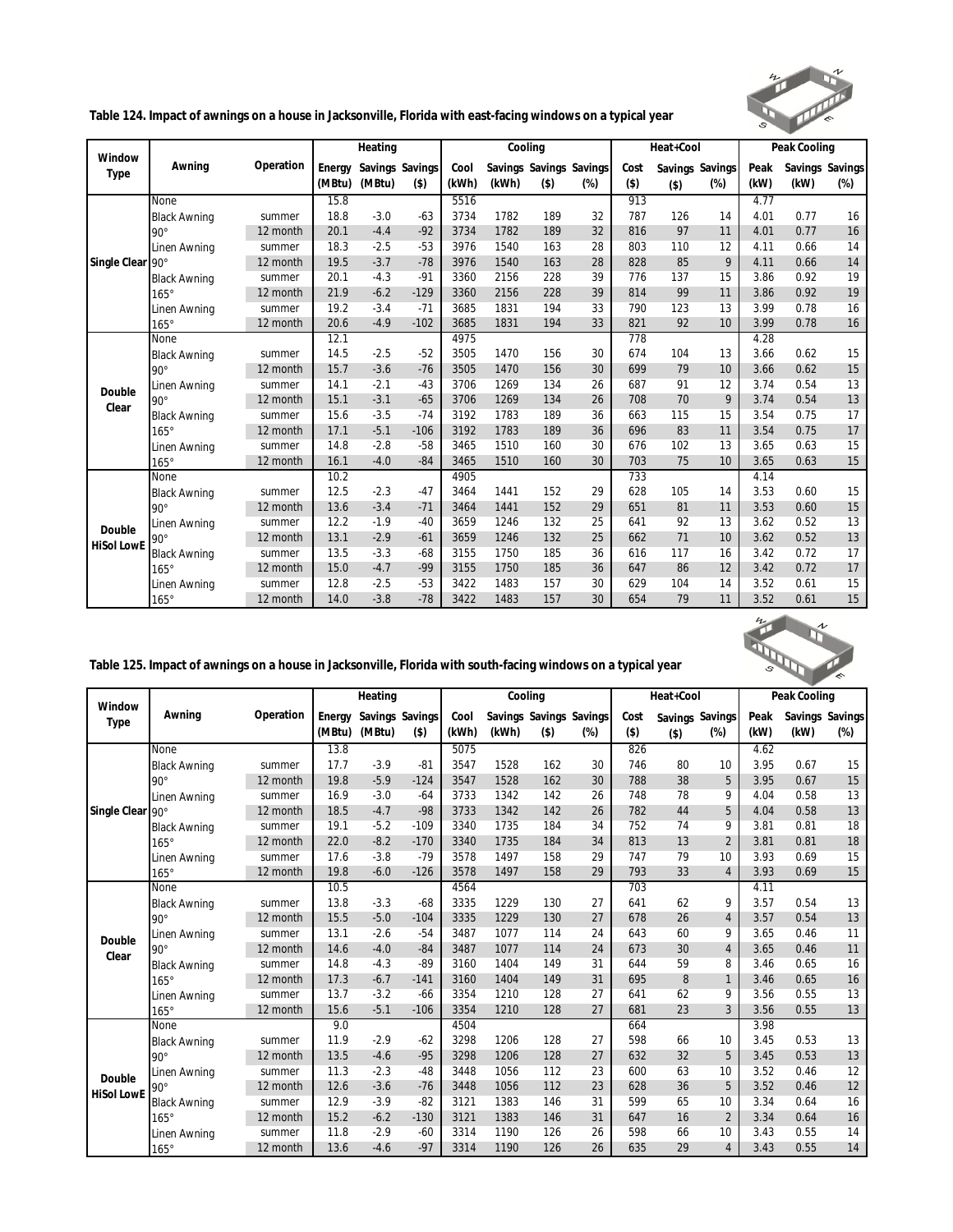

**Table 126. Impact of awnings on a house in Jacksonville, Florida with west-facing windows on a typical year**

|                   |                     |           |        | Heating         |         |       | Cooling |         |                         |         | Heat+Cool |                 |      | Peak Cooling |                 |
|-------------------|---------------------|-----------|--------|-----------------|---------|-------|---------|---------|-------------------------|---------|-----------|-----------------|------|--------------|-----------------|
| Window            | Awning              | Operation | Energy | Savings Savings |         | Cool  |         |         | Savings Savings Savings | Cost    |           | Savings Savings | Peak |              | Savings Savings |
| Type              |                     |           | (MBtu) | (MBtu)          | $($ \$) | (kWh) | (kWh)   | $($ \$) | $(\%)$                  | $($ \$) | $($ \$)   | $(\%)$          | (kW) | (kW)         | $(\%)$          |
|                   | None                |           | 16.7   |                 |         | 5443  |         |         |                         | 925     |           |                 | 5.37 |              |                 |
|                   | <b>Black Awning</b> | summer    | 19.4   | $-2.6$          | $-55$   | 3723  | 1720    | 182     | 32                      | 798     | 127       | 14              | 4.02 | 1.35         | 25              |
|                   | $90^\circ$          | 12 month  | 20.7   | $-3.9$          | $-82$   | 3723  | 1720    | 182     | 32                      | 826     | 100       | 11              | 4.02 | 1.35         | 25              |
|                   | Linen Awning        | summer    | 18.9   | $-2.2$          | $-46$   | 3950  | 1493    | 158     | 27                      | 813     | 112       | 12              | 4.17 | 1.20         | 22              |
| Single Clear      | $90^\circ$          | 12 month  | 20.0   | $-3.3$          | $-69$   | 3950  | 1493    | 158     | 27                      | 836     | 89        | 10              | 4.17 | 1.20         | 22              |
|                   | <b>Black Awning</b> | summer    | 20.5   | $-3.8$          | $-78$   | 3381  | 2062    | 218     | 38                      | 786     | 140       | 15              | 3.87 | 1.50         | 28              |
|                   | $165^\circ$         | 12 month  | 22.2   | $-5.5$          | $-115$  | 3381  | 2062    | 218     | 38                      | 822     | 103       | 11              | 3.87 | 1.50         | 28              |
|                   | Linen Awning        | summer    | 19.6   | $-2.9$          | $-61$   | 3684  | 1759    | 186     | 32                      | 800     | 125       | 14              | 4.06 | 1.31         | 24              |
|                   | $165^\circ$         | 12 month  | 21.1   | $-4.3$          | $-91$   | 3684  | 1759    | 186     | 32                      | 830     | 95        | 10              | 4.06 | 1.31         | 24              |
|                   | None                |           | 12.8   |                 |         | 4911  |         |         |                         | 787     |           |                 | 4.73 |              |                 |
|                   | <b>Black Awning</b> | summer    | 14.9   | $-2.1$          | $-44$   | 3492  | 1419    | 150     | 29                      | 681     | 106       | 13              | 3.64 | 1.09         | 23              |
|                   | $90^\circ$          | 12 month  | 16.0   | $-3.2$          | $-67$   | 3492  | 1419    | 150     | 29                      | 705     | 83        | 10              | 3.64 | 1.09         | 23              |
|                   | Linen Awning        | summer    | 14.6   | $-1.8$          | $-37$   | 3677  | 1234    | 131     | 25                      | 693     | 94        | 12              | 3.77 | 0.96         | 20              |
| Double            | $90^\circ$          | 12 month  | 15.5   | $-2.7$          | $-57$   | 3677  | 1234    | 131     | 25                      | 713     | 74        | 9               | 3.77 | 0.96         | 20              |
| Clear             | <b>Black Awning</b> | summer    | 15.8   | $-3.0$          | $-63$   | 3206  | 1705    | 180     | 35                      | 670     | 118       | 15              | 3.52 | 1.21         | 26              |
|                   | $165^\circ$         | 12 month  | 17.3   | $-4.5$          | $-94$   | 3206  | 1705    | 180     | 35                      | 701     | 86        | 11              | 3.52 | 1.21         | 26              |
|                   | Linen Awning        | summer    | 15.1   | $-2.3$          | $-49$   | 3460  | 1451    | 154     | 30                      | 682     | 105       | 13              | 3.67 | 1.06         | 22              |
|                   | $165^\circ$         | 12 month  | 16.4   | $-3.5$          | $-74$   | 3460  | 1451    | 154     | 30                      | 708     | 79        | 10              | 3.67 | 1.06         | 22              |
|                   | None                |           | 11.0   |                 |         | 4840  |         |         |                         | 741     |           |                 | 4.58 |              |                 |
|                   | <b>Black Awning</b> | summer    | 12.9   | $-1.9$          | $-40$   | 3450  | 1390    | 147     | 29                      | 634     | 107       | 14              | 3.51 | 1.07         | 23              |
|                   | $90^\circ$          | 12 month  | 13.9   | $-3.0$          | $-62$   | 3450  | 1390    | 147     | 29                      | 656     | 85        | 11              | 3.51 | 1.07         | 23              |
| Double            | Linen Awning        | summer    | 12.6   | $-1.6$          | $-33$   | 3631  | 1209    | 128     | 25                      | 647     | 94        | 13              | 3.64 | 0.94         | 21              |
| <b>HiSol LowE</b> | $90^{\circ}$        | 12 month  | 13.5   | $-2.5$          | $-53$   | 3631  | 1209    | 128     | 25                      | 666     | 75        | 10              | 3.64 | 0.94         | 21              |
|                   | <b>Black Awning</b> | summer    | 13.7   | $-2.7$          | $-57$   | 3171  | 1669    | 177     | 34                      | 622     | 119       | 16              | 3.40 | 1.19         | 26              |
|                   | $165^\circ$         | 12 month  | 15.1   | $-4.2$          | $-87$   | 3171  | 1669    | 177     | 34                      | 652     | 89        | 12              | 3.40 | 1.19         | 26              |
|                   | Linen Awning        | summer    | 13.1   | $-2.1$          | $-45$   | 3418  | 1422    | 150     | 29                      | 635     | 106       | 14              | 3.54 | 1.04         | 23              |
|                   | $165^\circ$         | 12 month  | 14.3   | $-3.3$          | $-69$   | 3418  | 1422    | 150     | 29                      | 660     | 82        | 11              | 3.54 | 1.04         | 23              |



|  | Table 127. Impact of awnings on a house in Jacksonville, Florida with equally distributed windows on a hot year |
|--|-----------------------------------------------------------------------------------------------------------------|
|--|-----------------------------------------------------------------------------------------------------------------|

|                   |                     |           |        | Heating |                 |       |       | Cooling                 |        |         | Heat+Cool |                 |      | Peak Cooling |                 |
|-------------------|---------------------|-----------|--------|---------|-----------------|-------|-------|-------------------------|--------|---------|-----------|-----------------|------|--------------|-----------------|
| Window            | Awning              | Operation | Energy |         | Savings Savings | Cool  |       | Savings Savings Savings |        | Cost    |           | Savings Savings | Peak |              | Savings Savings |
| Type              |                     |           | (MBtu) | (MBtu)  | $($ \$)         | (kWh) | (kWh) | $($ \$)                 | $(\%)$ | $($ \$) | $($ \$)   | $(\%)$          | (kW) | (kW)         | $(\%)$          |
|                   | None                |           | 7.9    |         |                 | 6183  |       |                         |        | 820     |           |                 | 4.77 |              |                 |
|                   | <b>Black Awning</b> | summer    | 10.1   | $-2.1$  | $-45$           | 4420  | 1763  | 187                     | 29     | 678     | 142       | 17              | 4.05 | 0.72         | 15              |
|                   | $90^\circ$          | 12 month  | 11.3   | $-3.3$  | $-69$           | 4402  | 1781  | 188                     | 29     | 701     | 119       | 15              | 4.05 | 0.72         | 15              |
|                   | Linen Awning        | summer    | 9.7    | $-1.8$  | $-37$           | 4658  | 1525  | 161                     | 25     | 696     | 124       | 15              | 4.16 | 0.61         | 13              |
| Single Clear 90°  |                     | 12 month  | 10.7   | $-2.8$  | $-58$           | 4642  | 1541  | 163                     | 25     | 715     | 105       | 13              | 4.16 | 0.61         | 13              |
|                   | <b>Black Awning</b> | summer    | 10.9   | $-3.0$  | $-62$           | 4031  | 2152  | 228                     | 35     | 655     | 165       | 20              | 3.99 | 0.77         | 16              |
|                   | $165^\circ$         | 12 month  | 12.6   | $-4.7$  | $-98$           | 4010  | 2173  | 230                     | 35     | 688     | 132       | 16              | 3.99 | 0.77         | 16              |
|                   | Linen Awning        | summer    | 10.3   | $-2.3$  | $-49$           | 4354  | 1829  | 194                     | 30     | 675     | 145       | 18              | 4.12 | 0.65         | 14              |
|                   | $165^\circ$         | 12 month  | 11.6   | $-3.7$  | $-77$           | 4336  | 1847  | 195                     | 30     | 702     | 119       | 14              | 4.12 | 0.65         | 14              |
|                   | None                |           | 5.9    |         |                 | 5581  |       |                         |        | 713     |           |                 | 4.30 |              |                 |
|                   | <b>Black Awning</b> | summer    | 7.6    | $-1.7$  | $-36$           | 4168  | 1413  | 149                     | 25     | 600     | 114       | 16              | 3.73 | 0.58         | 13              |
|                   | $90^\circ$          | 12 month  | 8.5    | $-2.6$  | $-55$           | 4153  | 1428  | 151                     | 26     | 617     | 96        | 13              | 3.73 | 0.58         | 13              |
| Double            | Linen Awning        | summer    | 7.3    | $-1.4$  | $-30$           | 4360  | 1221  | 129                     | 22     | 614     | 99        | 14              | 3.81 | 0.49         | 11              |
| Clear             | $90^\circ$          | 12 month  | 8.1    | $-2.2$  | $-47$           | 4347  | 1234  | 131                     | 22     | 629     | 84        | 12              | 3.81 | 0.49         | 11              |
|                   | <b>Black Awning</b> | summer    | 8.3    | $-2.4$  | $-50$           | 3853  | 1728  | 183                     | 31     | 580     | 133       | 19              | 3.68 | 0.62         | 14              |
|                   | $165^\circ$         | 12 month  | 9.5    | $-3.7$  | $-77$           | 3836  | 1745  | 185                     | 31     | 605     | 108       | 15              | 3.68 | 0.62         | 14              |
|                   | Linen Awning        | summer    | 7.7    | $-1.9$  | $-39$           | 4113  | 1468  | 155                     | 26     | 597     | 116       | 16              | 3.78 | 0.52         | 12              |
|                   | $165^\circ$         | 12 month  | 8.8    | $-2.9$  | $-61$           | 4098  | 1483  | 157                     | 27     | 617     | 96        | 14              | 3.78 | 0.52         | 12              |
|                   | None                |           | 4.9    |         |                 | 5509  |       |                         |        | 685     |           |                 | 4.18 |              |                 |
|                   | <b>Black Awning</b> | summer    | 6.5    | $-1.6$  | $-33$           | 4136  | 1373  | 145                     | 25     | 572     | 112       | 16              | 3.62 | 0.56         | 13              |
|                   | $90^\circ$          | 12 month  | 7.3    | $-2.4$  | $-50$           | 4122  | 1387  | 147                     | 25     | 588     | 96        | 14              | 3.62 | 0.56         | 13              |
| Double            | Linen Awning        | summer    | 6.2    | $-1.3$  | $-28$           | 4320  | 1189  | 126                     | 22     | 586     | 98        | 14              | 3.70 | 0.48         | 11              |
| <b>HiSol LowE</b> | $90^\circ$          | 12 month  | 6.9    | $-2.0$  | $-42$           | 4307  | 1202  | 127                     | 22     | 600     | 85        | 12              | 3.70 | 0.48         | 11              |
|                   | <b>Black Awning</b> | summer    | 7.1    | $-2.2$  | $-46$           | 3833  | 1676  | 177                     | 30     | 553     | 132       | 19              | 3.57 | 0.61         | 14              |
|                   | $165^\circ$         | 12 month  | 8.2    | $-3.4$  | $-70$           | 3816  | 1693  | 179                     | 31     | 576     | 109       | 16              | 3.57 | 0.61         | 14              |
|                   | Linen Awning        | summer    | 6.6    | $-1.7$  | $-36$           | 4083  | 1426  | 151                     | 26     | 570     | 115       | 17              | 3.67 | 0.51         | 12              |
|                   | $165^\circ$         | 12 month  | 7.5    | $-2.6$  | $-55$           | 4068  | 1441  | 152                     | 26     | 588     | 97        | 14              | 3.67 | 0.51         | 12              |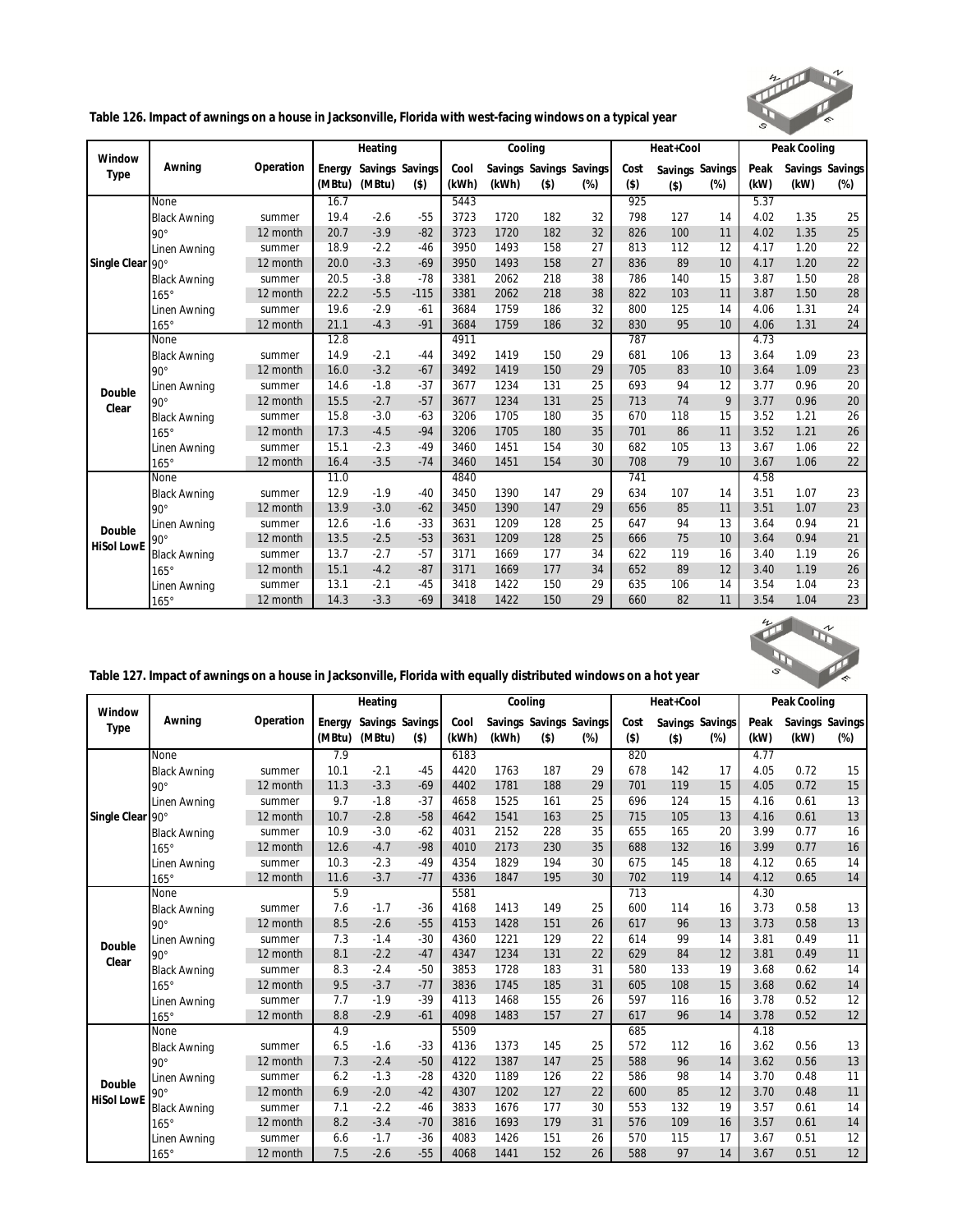

**Table 128. Impact of awnings on a house in Jacksonville, Florida with east-facing windows on a hot year**

|                   |                     |           |        | Heating         |         |       | Cooling |         |                         |         | Heat+Cool |                 |      | Peak Cooling |                 |
|-------------------|---------------------|-----------|--------|-----------------|---------|-------|---------|---------|-------------------------|---------|-----------|-----------------|------|--------------|-----------------|
| Window            | Awning              | Operation | Energy | Savings Savings |         | Cool  |         |         | Savings Savings Savings | Cost    |           | Savings Savings | Peak |              | Savings Savings |
| Type              |                     |           | (MBtu) | (MBtu)          | $($ \$) | (kWh) | (kWh)   | $($ \$) | $(\%)$                  | $($ \$) | $($ \$)   | $(\%)$          | (kW) | (kW)         | $(\%)$          |
|                   | None                |           | 7.6    |                 |         | 6569  |         |         |                         | 853     |           |                 | 4.64 |              |                 |
|                   | <b>Black Awning</b> | summer    | 9.8    | $-2.2$          | $-47$   | 4445  | 2124    | 225     | 32                      | 675     | 178       | 21              | 4.01 | 0.63         | 14              |
|                   | $90^\circ$          | 12 month  | 11.0   | $-3.4$          | $-72$   | 4429  | 2140    | 226     | 33                      | 698     | 155       | 18              | 4.01 | 0.63         | 14              |
|                   | Linen Awning        | summer    | 9.4    | $-1.9$          | $-39$   | 4731  | 1838    | 194     | 28                      | 697     | 156       | 18              | 4.09 | 0.56         | 12              |
| Single Clear      | $90^\circ$          | 12 month  | 10.4   | $-2.9$          | $-60$   | 4717  | 1852    | 196     | 28                      | 717     | 136       | 16              | 4.09 | 0.56         | 12              |
|                   | <b>Black Awning</b> | summer    | 11.2   | $-3.6$          | $-75$   | 3908  | 2661    | 282     | 41                      | 647     | 206       | 24              | 3.93 | 0.72         | 15              |
|                   | $165^\circ$         | 12 month  | 12.9   | $-5.3$          | $-111$  | 3891  | 2678    | 283     | 41                      | 681     | 172       | 20              | 3.93 | 0.72         | 15              |
|                   | Linen Awning        | summer    | 10.3   | $-2.8$          | $-58$   | 4316  | 2253    | 238     | 34                      | 672     | 180       | 21              | 4.03 | 0.62         | 13              |
|                   | $165^\circ$         | 12 month  | 11.7   | $-4.2$          | $-87$   | 4300  | 2269    | 240     | 35                      | 700     | 153       | 18              | 4.03 | 0.62         | 13              |
|                   | None                |           | 5.5    |                 |         | 5930  |         |         |                         | 743     |           |                 | 4.15 |              |                 |
|                   | <b>Black Awning</b> | summer    | 7.4    | $-1.9$          | $-39$   | 4189  | 1741    | 184     | 29                      | 598     | 145       | 20              | 3.71 | 0.44         | 11              |
|                   | $90^\circ$          | 12 month  | 8.3    | $-2.8$          | $-58$   | 4178  | 1752    | 185     | 30                      | 616     | 127       | 17              | 3.71 | 0.44         | 11              |
| Double            | Linen Awning        | summer    | 7.1    | $-1.5$          | $-32$   | 4422  | 1508    | 160     | 25                      | 616     | 127       | 17              | 3.77 | 0.38         | 9               |
| Clear             | $90^{\circ}$        | 12 month  | 7.9    | $-2.3$          | $-49$   | 4412  | 1518    | 161     | 26                      | 631     | 112       | 15              | 3.77 | 0.38         | 9               |
|                   | <b>Black Awning</b> | summer    | 8.5    | $-2.9$          | $-61$   | 3749  | 2181    | 231     | 37                      | 574     | 169       | 23              | 3.64 | 0.51         | 12              |
|                   | $165^\circ$         | 12 month  | 9.8    | $-4.3$          | $-89$   | 3736  | 2194    | 232     | 37                      | 600     | 143       | 19              | 3.64 | 0.51         | 12              |
|                   | Linen Awning        | summer    | 7.8    | $-2.3$          | $-48$   | 4084  | 1846    | 195     | 31                      | 596     | 148       | 20              | 3.72 | 0.43         | 10              |
|                   | $165^\circ$         | 12 month  | 8.9    | $-3.4$          | $-70$   | 4072  | 1858    | 197     | 31                      | 617     | 127       | 17              | 3.72 | 0.43         | 10              |
|                   | None                |           | 4.5    |                 |         | 5838  |         |         |                         | 713     |           |                 | 4.03 |              |                 |
|                   | <b>Black Awning</b> | summer    | 6.2    | $-1.7$          | $-35$   | 4146  | 1692    | 179     | 29                      | 569     | 144       | 20              | 3.59 | 0.43         | 11              |
|                   | $90^\circ$          | 12 month  | 7.0    | $-2.5$          | $-52$   | 4136  | 1702    | 180     | 29                      | 585     | 128       | 18              | 3.59 | 0.43         | 11              |
| Double            | Linen Awning        | summer    | 5.9    | $-1.4$          | $-29$   | 4372  | 1466    | 155     | 25                      | 586     | 126       | 18              | 3.65 | 0.37         | 9               |
| <b>HiSol LowE</b> | $90^\circ$          | 12 month  | 6.6    | $-2.1$          | $-44$   | 4362  | 1476    | 156     | 25                      | 600     | 112       | 16              | 3.65 | 0.37         | 9               |
|                   | <b>Black Awning</b> | summer    | 7.2    | $-2.7$          | $-56$   | 3723  | 2115    | 224     | 36                      | 545     | 168       | 24              | 3.53 | 0.50         | 12              |
|                   | $165^\circ$         | 12 month  | 8.4    | $-3.9$          | $-81$   | 3709  | 2129    | 225     | 36                      | 568     | 144       | 20              | 3.53 | 0.50         | 12              |
|                   | Linen Awning        | summer    | 6.6    | $-2.1$          | $-43$   | 4046  | 1792    | 190     | 31                      | 566     | 147       | 21              | 3.60 | 0.42         | 10              |
|                   | $165^\circ$         | 12 month  | 7.6    | $-3.0$          | $-63$   | 4034  | 1804    | 191     | 31                      | 585     | 128       | 18              | 3.60 | 0.42         | 10              |



| Table 129. Impact of awnings on a house in Jacksonville, Florida with south-facing windows on a hot year |  |
|----------------------------------------------------------------------------------------------------------|--|
|                                                                                                          |  |

|                   |                     |           |        | Heating         |         |       |       | Cooling                 |     |         | Heat+Cool |                 |      | Peak Cooling |                 |
|-------------------|---------------------|-----------|--------|-----------------|---------|-------|-------|-------------------------|-----|---------|-----------|-----------------|------|--------------|-----------------|
| Window            | Awning              | Operation | Energy | Savings Savings |         | Cool  |       | Savings Savings Savings |     | Cost    |           | Savings Savings | Peak |              | Savings Savings |
| Type              |                     |           | (MBtu) | (MBtu)          | $($ \$) | (kWh) | (kWh) | $($ \$)                 | (%) | $($ \$) | $($ \$)   | (%)             | (kW) | (kW)         | $(\%)$          |
|                   | <b>None</b>         |           | 7.3    |                 |         | 5892  |       |                         |     | 775     |           |                 | 4.25 |              |                 |
|                   | <b>Black Awning</b> | summer    | 10.8   | $-3.5$          | $-74$   | 4137  | 1755  | 186                     | 30  | 663     | 112       | 14              | 3.88 | 0.37         | 9               |
|                   | $90^\circ$          | 12 month  | 11.2   | $-3.9$          | $-82$   | 4137  | 1755  | 186                     | 30  | 671     | 104       | 13              | 3.88 | 0.37         | 9               |
|                   | Linen Awning        | summer    | 10.0   | $-2.7$          | $-57$   | 4362  | 1530  | 162                     | 26  | 670     | 105       | 14              | 3.93 | 0.32         | 7               |
| Single Clear 90°  |                     | 12 month  | 10.3   | $-3.1$          | $-64$   | 4362  | 1530  | 162                     | 26  | 677     | 98        | 13              | 3.93 | 0.32         | $7\overline{ }$ |
|                   | <b>Black Awning</b> | summer    | 12.1   | $-4.9$          | $-102$  | 3864  | 2028  | 215                     | 34  | 662     | 113       | 15              | 3.83 | 0.42         | 10              |
|                   | $165^\circ$         | 12 month  | 12.7   | $-5.5$          | $-114$  | 3864  | 2028  | 215                     | 34  | 675     | 100       | 13              | 3.83 | 0.42         | 10              |
|                   | Linen Awning        | summer    | 10.8   | $-3.6$          | $-74$   | 4156  | 1736  | 184                     | 29  | 665     | 110       | 14              | 3.90 | 0.35         | 8               |
|                   | $165^\circ$         | 12 month  | 11.2   | $-4.0$          | $-83$   | 4156  | 1736  | 184                     | 29  | 674     | 101       | 13              | 3.90 | 0.35         | 8               |
|                   | None                |           | 5.3    |                 |         | 5338  |       |                         |     | 677     |           |                 | 3.90 |              |                 |
|                   | <b>Black Awning</b> | summer    | 8.2    | $-2.9$          | $-60$   | 3922  | 1416  | 150                     | 27  | 587     | 90        | 13              | 3.58 | 0.32         | 8               |
|                   | $90^\circ$          | 12 month  | 8.5    | $-3.2$          | $-66$   | 3922  | 1416  | 150                     | 27  | 593     | 84        | 12              | 3.58 | 0.32         | $\, 8$          |
| Double            | Linen Awning        | summer    | 7.6    | $-2.3$          | $-47$   | 4100  | 1238  | 131                     | 23  | 593     | 84        | 12              | 3.62 | 0.27         | $\overline{7}$  |
| Clear             | $90^{\circ}$        | 12 month  | 7.8    | $-2.5$          | $-52$   | 4100  | 1238  | 131                     | 23  | 597     | 79        | 12              | 3.62 | 0.27         | $\overline{7}$  |
|                   | <b>Black Awning</b> | summer    | 9.3    | $-4.0$          | $-83$   | 3693  | 1645  | 174                     | 31  | 585     | 91        | 13              | 3.54 | 0.36         | 9               |
|                   | $165^\circ$         | 12 month  | 9.7    | $-4.4$          | $-91$   | 3693  | 1645  | 174                     | 31  | 594     | 83        | 12              | 3.54 | 0.36         | 9               |
|                   | Linen Awning        | summer    | 8.3    | $-2.9$          | $-61$   | 3929  | 1409  | 149                     | 26  | 588     | 88        | 13              | 3.59 | 0.30         | 8               |
|                   | $165^\circ$         | 12 month  | 8.6    | $-3.2$          | $-67$   | 3929  | 1409  | 149                     | 26  | 595     | 82        | 12              | 3.59 | 0.30         | 8               |
|                   | None                |           | 4.4    |                 |         | 5263  |       |                         |     | 649     |           |                 | 3.78 |              |                 |
|                   | <b>Black Awning</b> | summer    | 7.0    | $-2.6$          | $-54$   | 3886  | 1377  | 146                     | 26  | 557     | 92        | 14              | 3.47 | 0.31         | 8               |
|                   | $90^\circ$          | 12 month  | 7.2    | $-2.8$          | $-59$   | 3886  | 1377  | 146                     | 26  | 562     | 87        | 13              | 3.47 | 0.31         | $\, 8$          |
| Double            | Linen Awning        | summer    | 6.4    | $-2.0$          | $-42$   | 4059  | 1204  | 127                     | 23  | 564     | 86        | 13              | 3.51 | 0.27         | $\overline{7}$  |
| <b>HiSol LowE</b> | $90^\circ$          | 12 month  | 6.6    | $-2.2$          | $-46$   | 4059  | 1204  | 127                     | 23  | 567     | 82        | 13              | 3.51 | 0.27         | $\overline{7}$  |
|                   | <b>Black Awning</b> | summer    | 8.0    | $-3.6$          | $-75$   | 3664  | 1599  | 169                     | 30  | 555     | 94        | 15              | 3.43 | 0.35         | 9               |
|                   | $165^\circ$         | 12 month  | 8.3    | $-3.9$          | $-82$   | 3664  | 1599  | 169                     | 30  | 562     | 87        | 13              | 3.43 | 0.35         | 9               |
|                   | Linen Awning        | summer    | 7.0    | $-2.6$          | $-54$   | 3891  | 1372  | 145                     | 26  | 558     | 91        | 14              | 3.48 | 0.30         | 8               |
|                   | $165^\circ$         | 12 month  | 7.3    | $-2.8$          | $-60$   | 3891  | 1372  | 145                     | 26  | 564     | 86        | 13              | 3.48 | 0.30         | 8               |